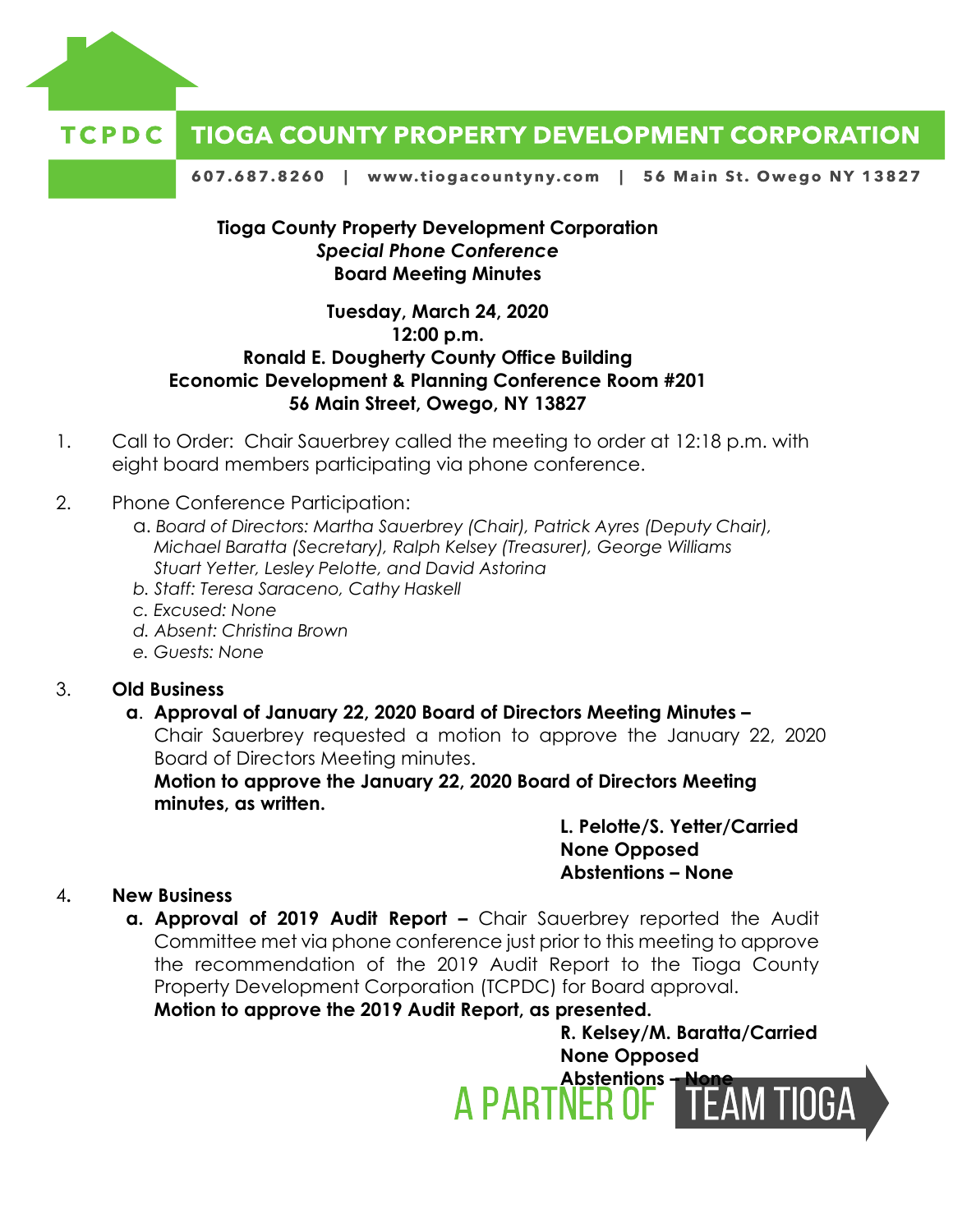**b. Approval of Contracts for Sale of the Following Properties in Waverly, NY –** Chair Sauerbrey reported contract approval will be done individually for each property identified below. Ms. Saraceno reported board members previously approved the sale contracts for these properties via email and today's action is to affirm the email vote and formalize for the official meeting minutes.

- 112 Park Place, Waverly, NY
- 530 E. Chemung Street, Waverly, NY
- 457 Fulton Street, Waverly, NY
- 429 Chemung Street, Waverly, NY
- 452 Cayuta Avenue, Waverly, NY
- 207 Howard Street, Waverly, NY

**Motion to approve sale contract for 112 Park Place, Waverly, NY** 

**L. Pelotte/R. Kelsey/Carried None Opposed Abstentions – None**

**Motion to approve sale contract for 530 E. Chemung Street, Waverly, NY L. Pelotte/R. Kelsey/Carried**

**None Opposed Abstentions – None**

 **Motion to approve sale contract for 457 Fulton Street, Waverly, NY R. Kelsey/L. Pelotte/Carried None Opposed Abstentions – None**

**Motion to approve sale contract for 429 Chemung Street, Waverly, NY L. Pelotte/P. Ayres/Carried None Opposed Abstentions – None**

**Motion to approve sale contract for 452 Cayuta Avenue, Waverly, NY P. Ayres/S.Yetter/Carried None Opposed Abstentions – None**

**Motion to approve sale contract for 207 Howard Street, Waverly, NY R. Kelsey/P.Ayres/Carried None Opposed Abstentions – None**

Ms. Saraceno reported all sale contracts have been signed and in the TCPDC Attorney's office for preparation of closing documents.

Mr. Ayres requested Ms. Saraceno prepare a press release upon completion of the property sale closings.

**ACTION: Ms. Saraceno will prepare a press release, upon completion of the property sale closings for all above-referenced properties.**